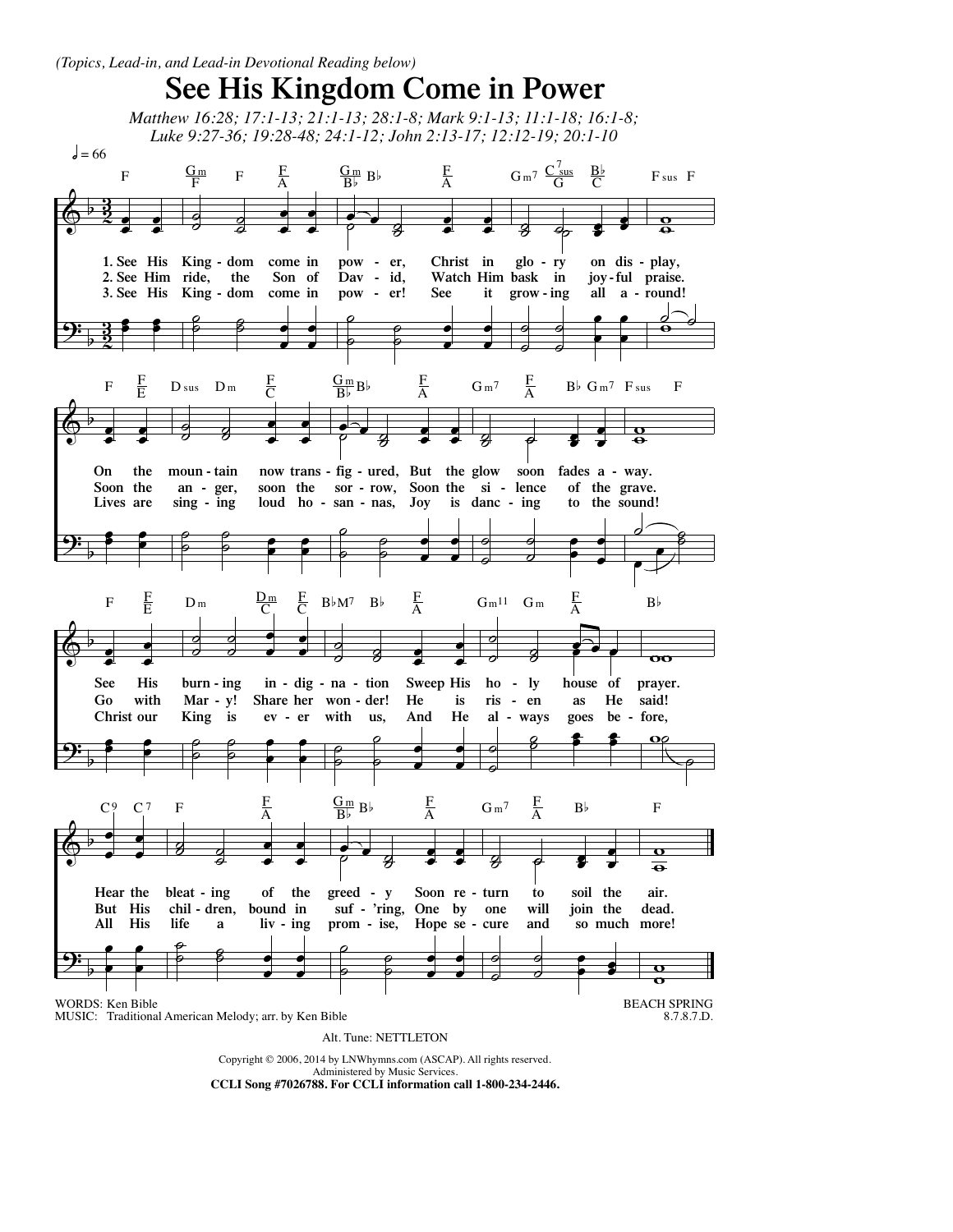- TOPICS: Lent-Easter; Kingdom of God; Christ the King, Reign of Christ; Eternal Life; Life of Christ; Palm Sunday; Resurrection; Transfiguration
- LEAD-IN: *"Truly I tell you, some who are standing here will not taste death before they see that the kingdom of God has come with power"* (Mark 9:1, NIV)

### LEAD-IN DEVOTIONAL READING:

### **God's Kingdom Comes**

As I study the gospels, I repeatedly encounter events that appear small from a human perspective but loom large from God's perspective.

# **The Transfiguration** (*Matthew 16:28 – 17:9)*

Jesus referred to the Transfiguration as "*the Son of Man coming in His kingdom*" (Matthew 16:28, NASB) and "*the kingdom of God…come with power*" (Mark 9:1, NASB). That's quite a build-up. And to be sure, the transfiguration provided a spectacular glimpse of the true glory of Christ, in the face of His coming humiliation and suffering. But only three disciples experienced it, and apparently only for a few fleeting moments. How is that the powerful coming of Jesus in His Kingdom?

## **John the Baptist and Elijah** *(Matthew 17:10-13)*

The appearance of Elijah on the Mount of Transfiguration caused the disciples to ask about Elijah. Prophecy had promised that he would return and prepare the people for the "*great and terrible day of the Lord*" (Malachi 4:5, NASB; read vv.5-6). Jesus said that Elijah would "*restore all things*" (Matthew 17:11, NASB) and that John the Baptist was this returned Elijah. But John the Baptist's ministry was relatively short, and his acceptance was limited. Herod silenced him, bringing his life to a premature and brutal end. To say that John restored all things seems a wild overstatement.

### **The Triumphal Entry**

*(Matthew 21:1-11)*

Throughout His ministry, Jesus had consistently discouraged any open proclamation of His being Messiah. But then He arranged His own parade, encouraging Jerusalem to welcome Him as their Messiah. When the Jewish leaders protested, Jesus emphasized the absolute necessity and inevitability of such praise, saying that if His followers were silent, the very stones would cry out. But on a human level, all this seems a false promise. In this very city, within the week the civil and religious leaders would arrest, humiliate, execute, and bury this Messiah as a pretender and a criminal.

#### **Cleansing the Temple**  *(Matthew 21:12-13)*

After triumphantly entering Jerusalem as a conqueror, Jesus went to the temple and cleared it of commercial interests. He did this in fulfillment of Malachi 3:1-3, which foretold that the Lord would come suddenly to His temple and purify it completely. Jesus also connected His actions to Isaiah 56:3-8, where God promised to make His house a house of prayer for all nations, a place where outsiders would be welcomed and blessed. Yet it is unlikely that Jesus' cleansing of the temple had any lasting effect. It doesn't seem to measure up to the dramatic promises of Malachi and Isaiah.